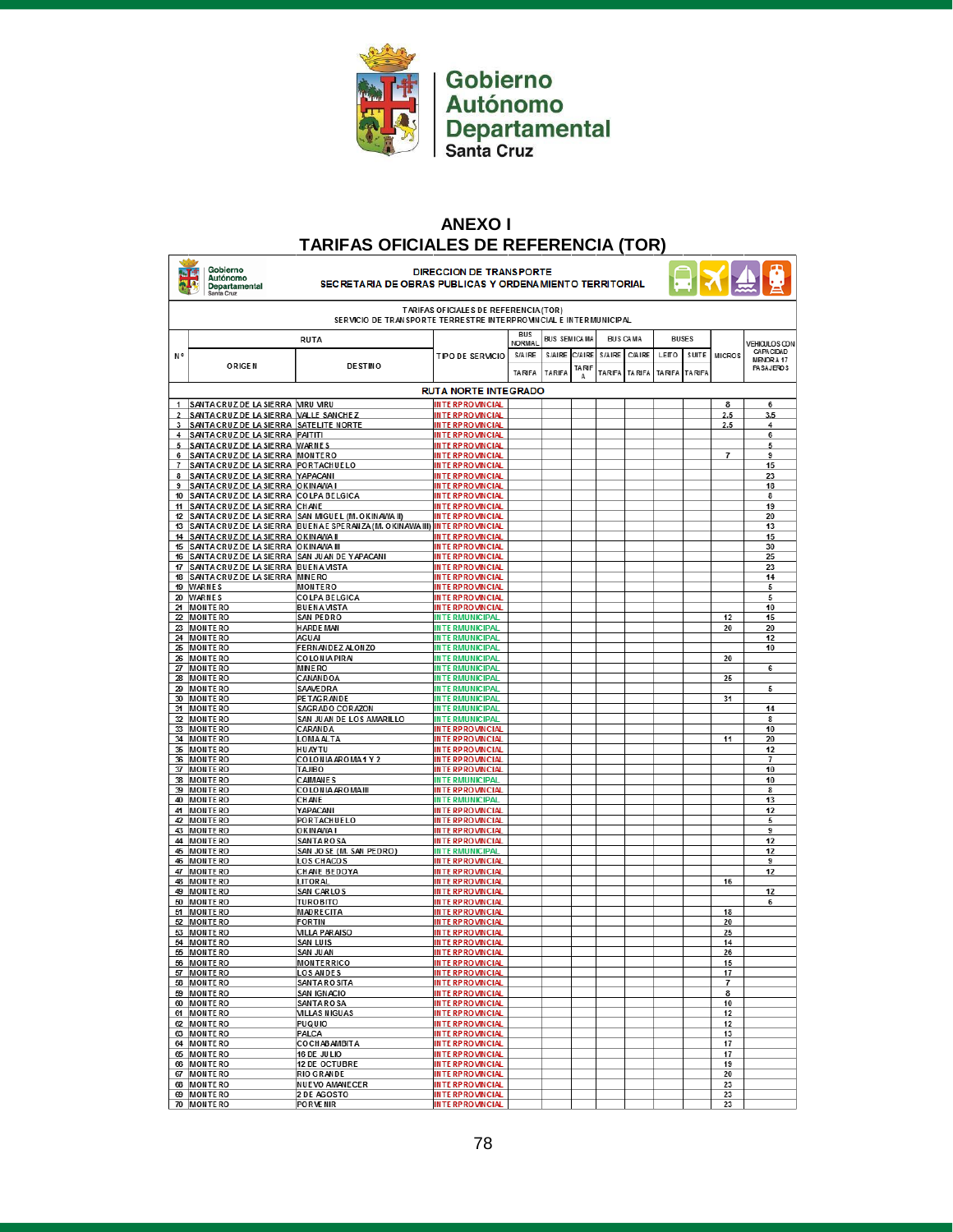

| a                                                                                                                 | Gobierno<br><b>Autónomo</b><br>Departamental<br>Santa Cruz | SECRETARIA DE OBRAS PUBLICAS Y ORDENAMIENTO TERRITORIAL | <b>DIRECCION DE TRANSPORTE</b>                   |               |                 |                               |               |               |               |                      |               |                                                    |
|-------------------------------------------------------------------------------------------------------------------|------------------------------------------------------------|---------------------------------------------------------|--------------------------------------------------|---------------|-----------------|-------------------------------|---------------|---------------|---------------|----------------------|---------------|----------------------------------------------------|
| <b>TARIFAS OFICIALES DE REFERENCIA (TOR)</b><br>SERVICIO DE TRANSPORTE TERRESTRE INTERPROVINCIAL E INTERMUNICIPAL |                                                            |                                                         |                                                  |               |                 |                               |               |               |               |                      |               |                                                    |
|                                                                                                                   |                                                            |                                                         | <b>BUS</b><br><b>BUS SEMICAMA</b><br>NORMAL      |               | <b>BUS CAMA</b> |                               | <b>BUSES</b>  |               |               | <b>VEHICULOS CON</b> |               |                                                    |
| N°                                                                                                                | <b>ORIGEN</b>                                              | <b>DESTINO</b>                                          | <b>TIPO DE SERVICIO</b>                          | S/AIRE        | S/AIRE          | <b>C/AIRE</b><br><b>TARIF</b> | S/AIRE        | <b>C/AIRE</b> | LEITO         | <b>SUITE</b>         | <b>MICROS</b> | CAPACIDAD<br><b>MENOR A 17</b><br><b>PASAJEROS</b> |
|                                                                                                                   |                                                            |                                                         |                                                  | <b>TARIFA</b> | <b>TARIFA</b>   |                               | <b>TARIFA</b> | <b>TARIFA</b> | <b>TARIFA</b> | <b>TARIFA</b>        |               |                                                    |
| 71                                                                                                                | <b>MONTERO</b>                                             | <b>RUTA NORTE INTEGRADO</b><br><b>INTERPROVINCIAL</b>   |                                                  |               |                 |                               |               |               |               | 20                   |               |                                                    |
| 72                                                                                                                | <b>MONTERO</b>                                             | <b>24 DE SEPTIEMBRE</b><br><b>VILLA MONTERO</b>         | <b>INTERPROVINCIAL</b>                           |               |                 |                               |               |               |               |                      | 25            |                                                    |
| 73                                                                                                                | <b>MONTERO</b>                                             | <b>LOS PLATOS</b>                                       | INTERPROVINCIAL                                  |               |                 |                               |               |               |               |                      | 25            |                                                    |
| 74<br>75                                                                                                          | <b>MONTERO</b><br><b>MONTERO</b>                           | <b>MANDARINO</b><br><b>JULIO SILES</b>                  | <b>INTERPROVINCIAL</b><br><b>INTERPROVINCIAL</b> |               |                 |                               |               |               |               |                      | 19<br>19      |                                                    |
| 76                                                                                                                | <b>MONTERO</b>                                             | <b>PLANCHADA</b>                                        | <b>INTERPROVINCIAL</b>                           |               |                 |                               |               |               |               |                      | 21            |                                                    |
| 77<br>78                                                                                                          | <b>MONTERO</b><br><b>MONTERO</b>                           | <b>SAN PEDRITO</b><br><b>GUADALUPE</b>                  | <b>INTERPROVINCIAL</b><br><b>INTERPROVINCIAL</b> |               |                 |                               |               |               |               |                      | 22<br>25      |                                                    |
| 79                                                                                                                | <b>MONTERO</b>                                             | <b>MONTERREY</b>                                        | INTERPROVINCIAL                                  |               |                 |                               |               |               |               |                      | 26            |                                                    |
| 80<br>81                                                                                                          | <b>MONTERO</b>                                             | <b>COLONIA5</b>                                         | <b>INTERPROVINCIAL</b>                           |               |                 |                               |               |               |               |                      | 28            |                                                    |
| 82                                                                                                                | <b>MONTERO</b><br><b>MONTERO</b>                           | S. JUAN DEL PIRAY<br>4 DE JUNIO                         | <b>INTERPROVINCIAL</b><br><b>INTERPROVINCIAL</b> |               |                 |                               |               |               |               |                      | 31<br>33      |                                                    |
| 83                                                                                                                | <b>MONTERO</b>                                             | <b>TRILLO</b>                                           | <b>INTERPROVINCIAL</b>                           |               |                 |                               |               |               |               |                      | 8             |                                                    |
| 84<br>85                                                                                                          | <b>MONTERO</b><br><b>MONTERO</b>                           | <b>COLORADO</b><br>ASUBI                                | <b>INTERPROVINCIAL</b><br><b>INTERPROVINCIAL</b> |               |                 |                               |               |               |               |                      | 9<br>10       |                                                    |
| 86                                                                                                                | <b>MONTERO</b>                                             | <b>SANTA ROSITA</b>                                     | <b>INTERPROVINCIAL</b>                           |               |                 |                               |               |               |               |                      | 14            |                                                    |
| 87<br>88                                                                                                          | <b>MONTERO</b>                                             | <b>PARAISO</b>                                          | <b>INTERPROVINCIAL</b>                           |               |                 |                               |               |               |               |                      | 14            |                                                    |
| 89                                                                                                                | <b>MONTERO</b><br><b>MONTERO</b>                           | <b>VILLA ROSARIO</b><br><b>SAN ISIDRO</b>               | INTERPROVINCIAL<br>INTERPROVINCIAL               |               |                 |                               |               |               |               |                      | 15<br>16      |                                                    |
| 90                                                                                                                | <b>MONTERO</b>                                             | <b>CHUCHIAL</b>                                         | <b>INTERMUNICIPAL</b>                            |               |                 |                               |               |               |               |                      | 17            |                                                    |
| 91<br>92                                                                                                          | <b>MONTERO</b><br><b>MONTERO</b>                           | <b>VILLA IMPERIAL</b><br><b>BERLIN1Y2</b>               | <b>INTERPROVINCIAL</b><br><b>INTERPROVINCIAL</b> |               |                 |                               |               |               |               |                      | 19<br>20      |                                                    |
| 93                                                                                                                | <b>MONTERO</b>                                             | <b>SANTA CRUCITO</b>                                    | <b>INTERPROVINCIAL</b>                           |               |                 |                               |               |               |               |                      | 22            |                                                    |
| 94                                                                                                                | <b>MONTERO</b>                                             | <b>COTOQUITA</b>                                        | <b>INTERPROVINCIAL</b>                           |               |                 |                               |               |               |               |                      | 23            |                                                    |
| 95<br>96                                                                                                          | <b>MONTERO</b><br><b>MONTERO</b>                           | <b>PAVAS</b><br>COPACABANA                              | <b>INTERPROVINCIAL</b><br><b>INTERPROVINCIAL</b> |               |                 |                               |               |               |               |                      | 23<br>25      |                                                    |
| 97                                                                                                                | <b>MONTERO</b>                                             | <b>BAÑADITO</b>                                         | <b>INTERPROVINCIAL</b>                           |               |                 |                               |               |               |               |                      | 9             |                                                    |
| 98                                                                                                                | <b>MONTERO</b>                                             | <b>TORNO</b><br><b>NARANJO</b>                          | <b>INTERPROVINCIAL</b>                           |               |                 |                               |               |               |               |                      | 9             |                                                    |
| 99<br>100                                                                                                         | <b>MONTERO</b><br><b>MONTERO</b>                           | <b>PATRIO</b>                                           | <b>INTERMUNICIPAL</b><br><b>INTERMUNICIPAL</b>   |               |                 |                               |               |               |               |                      | 10<br>11      |                                                    |
| 101                                                                                                               | <b>MONTERO</b>                                             | <b>SAN LORENZO</b>                                      | <b>INTERMUNICIPAL</b>                            |               |                 |                               |               |               |               |                      | 12            |                                                    |
| 102<br>103                                                                                                        | <b>MONTERO</b><br><b>MONTERO</b>                           | RIO VIEJO<br><b>PIEDRA</b>                              | <b>INTERMUNICIPAL</b><br><b>INTERMUNICIPAL</b>   |               |                 |                               |               |               |               |                      | 13<br>13      |                                                    |
| 104                                                                                                               | <b>MONTERO</b>                                             | MOCHO                                                   | <b>INTERPROVINCIAL</b>                           |               |                 |                               |               |               |               |                      | 13            |                                                    |
| 105                                                                                                               | <b>MONTERO</b>                                             | <b>NAZARET</b>                                          | <b>INTERPROVINCIAL</b>                           |               |                 |                               |               |               |               |                      | 13            |                                                    |
| 106                                                                                                               | <b>MONTERO</b><br>107 MONTERO                              | <b>GALILEA</b><br><b>RECREO</b>                         | <b>INTERPROVINCIAL</b><br><b>INTERPROVINCIAL</b> |               |                 |                               |               |               |               |                      | 14<br>15      |                                                    |
| 108                                                                                                               | <b>MONTERO</b>                                             | <b>PULPITO</b>                                          | <b>INTERPROVINCIAL</b>                           |               |                 |                               |               |               |               |                      | 15            |                                                    |
| 109                                                                                                               | <b>MONTERO</b>                                             | <b>SAN MIGUEL</b><br><b>RIO NUEVO</b>                   | <b>INTERPROVINCIAL</b>                           |               |                 |                               |               |               |               |                      | 19<br>24      |                                                    |
| 111                                                                                                               | 110 MONTERO<br><b>MONTERO</b>                              | VILLA <sub>14</sub>                                     | INTERPROVINCIAL<br><b>INTERPROVINCIAL</b>        |               |                 |                               |               |               |               |                      | 23            |                                                    |
|                                                                                                                   | 112 MONTERO                                                | <b>SANTO DOMINGO</b>                                    | <b>INTERPROVINCIAL</b>                           |               |                 |                               |               |               |               |                      | 25            |                                                    |
|                                                                                                                   | 113 MONTERO<br>114 MONTERO                                 | <b>PARAVA</b><br><b>CHUTAS</b>                          | <b>INTERPROVINCIAL</b><br><b>INTERPROVINCIAL</b> |               |                 |                               |               |               |               |                      | 14<br>16      |                                                    |
|                                                                                                                   | <b>115 MONTERO</b>                                         | <b>SAN JORGE</b>                                        | <b>INTERMUNICIPAL</b>                            |               |                 |                               |               |               |               |                      | 16            |                                                    |
| 117                                                                                                               | 116 MONTERO                                                | <b>LIMONCITO</b>                                        | <b>INTERMUNICIPAL</b>                            |               |                 |                               |               |               |               |                      | 19            |                                                    |
| 118                                                                                                               | <b>MONTERO</b><br><b>MONTERO</b>                           | 19 DE AGOSTO<br><b>CERCADOS</b>                         | <b>INTERMUNICIPAL</b><br><b>INTERMUNICIPAL</b>   |               |                 |                               |               |               |               |                      | 22<br>9       |                                                    |
| 119                                                                                                               | <b>MONTERO</b>                                             | <b>BUEN RETIRO</b>                                      | <b>INTERPROVINCIAL</b>                           |               |                 |                               |               |               |               |                      | 11            |                                                    |
| 120<br>121                                                                                                        | <b>IMONTERO</b><br><b>MONTERO</b>                          | <b>ANTOFAGASTA</b><br><b>SEGUNDA</b>                    | INTERPROVINCIAL<br><b>INTERPROVINCIAL</b>        |               |                 |                               |               |               |               |                      | 15<br>15      |                                                    |
| 122                                                                                                               | <b>MONTERO</b>                                             | <b>TERCERA</b>                                          | <b>INTERPROVINCIAL</b>                           |               |                 |                               |               |               |               |                      | 16            |                                                    |
| 123<br>124                                                                                                        | <b>MONTERO</b>                                             | <b>CUARTA</b>                                           | <b>INTERPROVINCIAL</b>                           |               |                 |                               |               |               |               |                      | 16<br>17      |                                                    |
| 125                                                                                                               | <b>MONTERO</b><br><b>MONTERO</b>                           | <b>ESTACION</b><br><b>SAN SILVESTRE</b>                 | <b>INTERPROVINCIAL</b><br><b>INTERMUNICIPAL</b>  |               |                 |                               |               |               |               |                      | 10            |                                                    |
| 126                                                                                                               | <b>MONTERO</b>                                             | <b>SAN PEDRO</b>                                        | <b>INTERMUNICIPAL</b>                            |               |                 |                               |               |               |               |                      | 12            |                                                    |
|                                                                                                                   | 127 MONTERO<br>128 MONTERU                                 | <b>MURILLO</b><br><b>CARMEN</b>                         | <b>INTERMUNICIPAL</b><br><b>INTERMUNICIPAL</b>   |               |                 |                               |               |               |               |                      | 14<br>19      |                                                    |
|                                                                                                                   | 129 MONTERO                                                | <b>COLONIA RUSA</b>                                     | <b>INTERMUNICIPAL</b>                            |               |                 |                               |               |               |               |                      | 22            |                                                    |
|                                                                                                                   | 130 MONTERO                                                | <b>MONTE GRANDE</b>                                     | <b>INTERMUNICIPAL</b>                            |               |                 |                               |               |               |               |                      | 25            |                                                    |
|                                                                                                                   | 131 MONTERO<br>132 MONTERO                                 | <b>ISLAS</b><br><b>LIMOS</b>                            | <b>INTERMUNICIPAL</b><br><b>INTERMUNICIPAL</b>   |               |                 |                               |               |               |               |                      | 29<br>30      |                                                    |
|                                                                                                                   | 133 MONTERO                                                | <b>PATA</b>                                             | <b>INTERMUNICIPAL</b>                            |               |                 |                               |               |               |               |                      | 31            |                                                    |
|                                                                                                                   | 134 MONTERO                                                | A. GUARAYOS                                             | <b>INTERMUNICIPAL</b>                            |               |                 |                               |               |               |               |                      |               | 40                                                 |
|                                                                                                                   | 135 YAPACANI<br>136 YAPACANI                               | SAN JUAN DE YAPACANI<br><b>PORTACHUELO</b>              | <b>INTERMUNICIPAL</b><br><b>INTERMUNICIPAL</b>   |               |                 |                               |               |               |               |                      |               | 6<br>10                                            |
|                                                                                                                   | 137 YAPACANI                                               | <b>SAN CARLOS</b>                                       | <b>INTERMUNICIPAL</b>                            |               |                 |                               |               |               |               |                      |               | 5                                                  |
|                                                                                                                   | 138 YAPACANI<br>139 YAPACANI                               | <b>PUNTA RIELES</b><br>SAN JUAN DE YAPACANI             | <b>INTERMUNICIPAL</b><br><b>INTERMUNICIPAL</b>   |               |                 |                               |               |               |               |                      |               | 25<br>6                                            |
|                                                                                                                   | 140 YAPACANI                                               | <b>CHAPACO</b>                                          | <b>INTERMUNICIPAL</b>                            |               |                 |                               |               |               |               |                      |               | 14                                                 |
|                                                                                                                   | 141 YAPACANI                                               | <b>YESQUERO</b>                                         | INTERMUNICIPAL                                   |               |                 |                               |               |               |               |                      |               | 15                                                 |
|                                                                                                                   | 142 YAPACANI<br>143 YAPACANI                               | <b>SIRARI</b><br><b>MENACHO</b>                         | <b>INTERMUNICIPAL</b><br><b>INTERMUNICIPAL</b>   |               |                 |                               |               |               |               |                      |               | 16<br>18                                           |
|                                                                                                                   | 144 YAPACANI                                               | <b>SAN MARTIN</b>                                       | <b>INTERMUNICIPAL</b>                            |               |                 |                               |               |               |               |                      |               | 20                                                 |
|                                                                                                                   | 145 YAPACANI<br>146 YAPACANI                               | <b>VILLA NUEVA</b><br><b>SANTA FE</b>                   | <b>INTERMUNICIPAL</b><br><b>INTERMUNICIPAL</b>   |               |                 |                               |               |               |               |                      |               | 21<br>15                                           |
|                                                                                                                   | 147 YAPACANI                                               | <b>BUEN RETIRO</b>                                      | <b>INTERMUNICIPAL</b>                            |               |                 |                               |               |               |               |                      |               | 10                                                 |
|                                                                                                                   | 148 YAPACANI                                               | <b>BUENA VISTA</b>                                      | <b>INTERMUNICIPAL</b>                            |               |                 |                               |               |               |               |                      |               | 6                                                  |
|                                                                                                                   | 149 SAN CARLOS                                             | <b>BUEN RETIRO</b>                                      | <b>INTERMUNICIPAL</b>                            |               |                 |                               |               |               |               |                      |               | 6                                                  |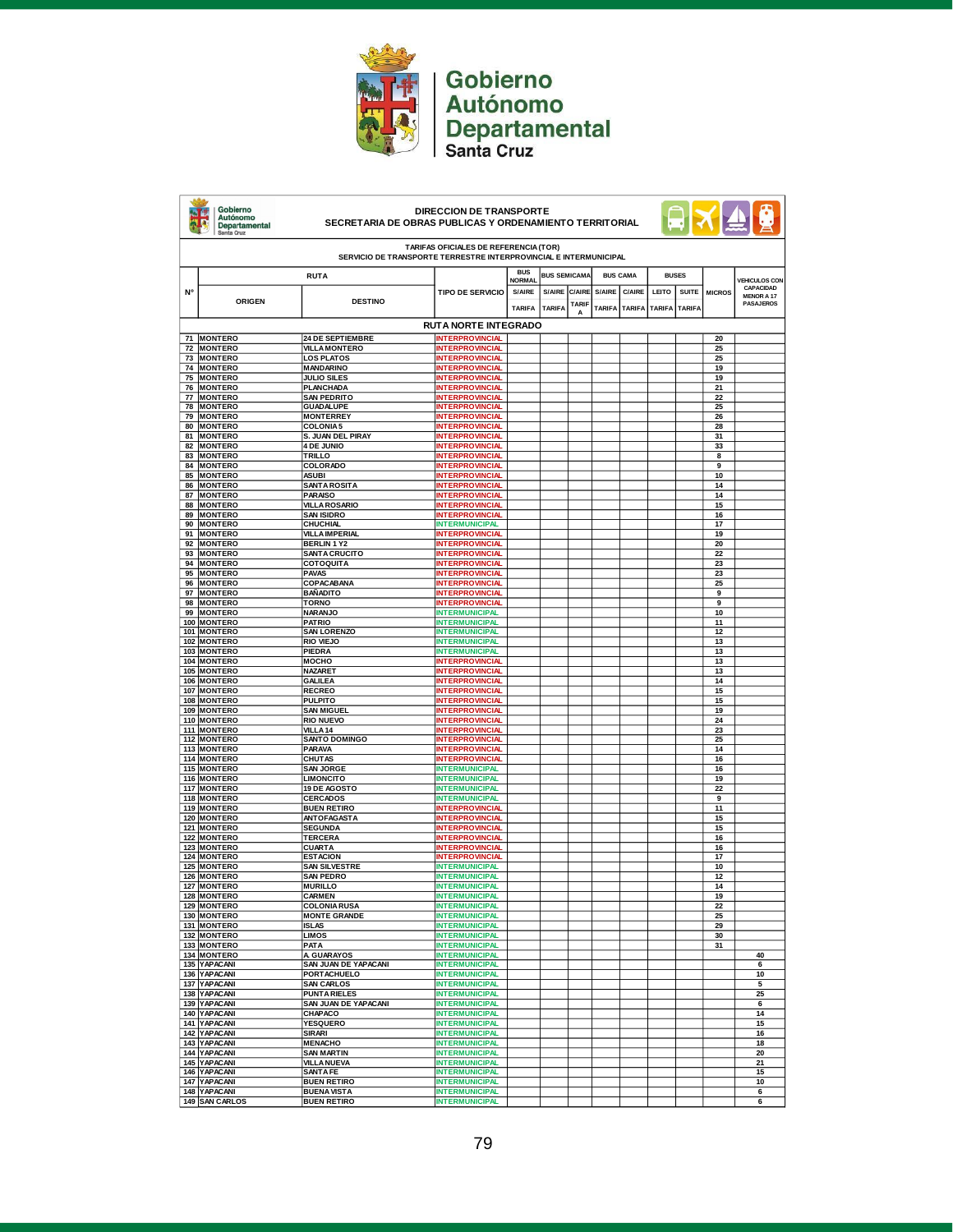

Gobierno<br>Autónomo<br>Departamental **DIRECCION DE TRANSPORTE SECRETARIA DE OBRAS PUBLICAS Y ORDENAMIENTO TERRITORIAL**



|                                                                              |                                                                   | TARIFAS OFICIALES DE REFERENCIA (TOR)            |                               |                                                                          |                                                         |                 |    |              |               |                                                                                          |
|------------------------------------------------------------------------------|-------------------------------------------------------------------|--------------------------------------------------|-------------------------------|--------------------------------------------------------------------------|---------------------------------------------------------|-----------------|----|--------------|---------------|------------------------------------------------------------------------------------------|
|                                                                              | SERVICIO DE TRANSPORTE TERRESTRE INTERPROVINCIAL E INTERMUNICIPAL |                                                  |                               |                                                                          |                                                         |                 |    |              |               |                                                                                          |
| <b>RUTA</b>                                                                  |                                                                   |                                                  | <b>BUSES</b><br><b>NORMAL</b> | <b>BUS SEMICAMA</b>                                                      |                                                         | <b>BUS CAMA</b> |    | <b>BUSES</b> |               | <b>VEHICULOS</b><br><b>CON</b>                                                           |
| <b>ORIGEN</b>                                                                | <b>DESTINO</b>                                                    | <b>TIPO DE SERVICIO</b>                          | <b>TARIFA</b>                 | S/AIRE C/AIRE S/AIRE C/AIRE<br>TARIFA TARIFA TARIFA TARIFA TARIFA TARIFA |                                                         |                 |    | LEITO SUITE  | <b>MICROS</b> | <b>CAPACIDAD</b><br><b>MENOR A17</b><br><b>PASAJEROS</b>                                 |
|                                                                              |                                                                   | <b>RUTA A GUARAYOS</b>                           |                               |                                                                          |                                                         |                 |    |              |               |                                                                                          |
| 1 SANTA CRUZ DE LA SIERRA LOS TRONCOS                                        |                                                                   | <b>INTERPROVINCIAL</b>                           | 20                            |                                                                          |                                                         |                 |    |              |               | 20                                                                                       |
| 2 SANTA CRUZ DE LA SIERRA SAN JAVIER                                         |                                                                   | <b>INTERPROVINCIAL</b>                           | 30                            |                                                                          |                                                         |                 |    |              |               | 35                                                                                       |
| 3 SANTA CRUZ DE LA SIERRA SAN JULIAN                                         |                                                                   | <b>INTERPROVINCIA</b>                            | 25                            |                                                                          |                                                         |                 |    |              |               | 25                                                                                       |
| 4 SANTA CRUZ DE LA SIERRA SAN RAMON                                          |                                                                   | <b>INTERPROVINCIA</b>                            | 30                            |                                                                          |                                                         |                 |    |              |               | 30                                                                                       |
| 5 SANTA CRUZ DE LA SIERRA EL PUENTE                                          |                                                                   | INTERPROVINCIAI                                  | 30                            |                                                                          |                                                         |                 |    |              |               | 40                                                                                       |
| 6 SANTA CRUZ DE LA SIERRA ASC. GUARAYOS                                      |                                                                   | <b>INTERPROVINCIAL</b>                           | 35                            |                                                                          | 40                                                      |                 | 50 |              |               | 50                                                                                       |
| 7 SANTA CRUZ DE LA SIERRA SAN PABLO                                          |                                                                   | <b>NTERPROVINCIAL</b>                            | 45                            |                                                                          |                                                         |                 |    |              |               |                                                                                          |
| 8 SAN JULIAN                                                                 | <b>MONTE SINAL</b>                                                | <b>INTERPROVINCIA</b>                            |                               |                                                                          |                                                         |                 |    |              | 25            |                                                                                          |
| 9 SAN JULIAN<br>10 SAN JULIAN                                                | <b>SAN RAMON</b>                                                  | <b>INTERMUNICIPAL</b>                            |                               |                                                                          |                                                         |                 |    |              |               | 10                                                                                       |
| 11 SAN JULIAN                                                                | NUCLEO 47<br><b>SAN JAVIER</b>                                    | <b>INTERPROVINCIAL</b><br><b>INTERMUNICIPAL</b>  |                               |                                                                          |                                                         |                 |    |              | 17            | 20<br>20                                                                                 |
| 12 SAN JULIAN                                                                | <b>MONTERO</b>                                                    | INTERPROVINCIAI                                  |                               |                                                                          |                                                         |                 |    |              |               | 25                                                                                       |
|                                                                              |                                                                   | <b>INTERPROVINCIAL</b>                           |                               |                                                                          |                                                         |                 |    |              | 25            |                                                                                          |
| 13 SAN JULIAN<br><b>14 SAN RAMON</b>                                         | <b>NUCLEO 53 EL CARMEN</b><br><b>SAN JAVIER</b>                   | <b>INTERMUNICIPAL</b>                            |                               |                                                                          |                                                         |                 |    |              |               | 10                                                                                       |
| 15 A GUARAYOS                                                                | <b>CUATRO CAÑADAS</b>                                             | <b>NTERPROVINCIAL</b>                            | 30                            |                                                                          |                                                         |                 |    |              |               |                                                                                          |
| 16 A. GUARAYOS                                                               | <b>SAN JULIAN</b>                                                 | <b>INTERPROVINCIAL</b>                           | 30                            |                                                                          |                                                         |                 |    |              |               | 30                                                                                       |
| 17 A. GUARAYOS                                                               | <b>SAN RAMON</b>                                                  | <b>INTERPROVINCIAL</b>                           | 25                            |                                                                          |                                                         |                 |    |              |               | 20                                                                                       |
| 18 A GUARAYOS                                                                | <b>TOTAU</b>                                                      | <b>INTERMUNICIPAL</b>                            | 5                             |                                                                          |                                                         |                 |    |              |               | 10                                                                                       |
| 19 A. GUARAYOS                                                               | <b>EL PUENTE</b>                                                  | <b>INTERMUNICIPAL</b>                            | 10                            |                                                                          |                                                         |                 |    |              |               | 15                                                                                       |
| 20 A GUARAYOS                                                                | <b>URUBICHA</b>                                                   | <b>INTERMUNICIPAL</b>                            | 10                            |                                                                          |                                                         |                 |    |              |               | 15                                                                                       |
| 21 A GUARAYOS                                                                | <b>MONTERO</b>                                                    | <b>INTERMUNICIPAL</b>                            |                               |                                                                          |                                                         |                 |    |              |               | 40                                                                                       |
| Santa Cruz                                                                   |                                                                   |                                                  |                               |                                                                          | SECRETARIA DE OBRAS PUBLICAS Y ORDENAMIENTO TERRITORIAL |                 |    |              |               |                                                                                          |
|                                                                              |                                                                   | TARIFAS OFICIALES DE REFERENCIA (TOR)            |                               |                                                                          |                                                         |                 |    |              |               |                                                                                          |
|                                                                              | SERVICIO DE TRANSPORTE TERRESTRE INTERPROVINCIAL E INTERMUNICIPAL |                                                  |                               |                                                                          |                                                         |                 |    |              |               |                                                                                          |
| <b>RUTA</b>                                                                  |                                                                   | TIPO DE SERVICIO                                 | <b>BUSES</b><br><b>NORMAL</b> | <b>BUS SEMICAMA</b><br>S/AIRE C/AIRE S/AIRE C/AIRE LEITO SUITE           |                                                         | <b>BUS CAMA</b> |    | <b>BUSES</b> | <b>MICROS</b> |                                                                                          |
|                                                                              | <b>DESTINO</b>                                                    |                                                  | <b>TARIFA</b>                 | TARIFA TARIFA TARIFA TARIFA TARIFA TARIFA                                |                                                         |                 |    |              |               |                                                                                          |
| <b>ORIGEN</b>                                                                |                                                                   | <b>RUTA EL CHACO</b>                             |                               |                                                                          |                                                         |                 |    |              |               |                                                                                          |
| 1 SANTA CRUZ DE LA SIERRA PEDRO LORENZO INTERMUNICIPAL                       |                                                                   |                                                  |                               |                                                                          |                                                         |                 |    |              |               | 6                                                                                        |
| 2 SANTA CRUZ DE LA SIERRA PEJI                                               |                                                                   | <b>NTERMUNICIPAL</b>                             |                               |                                                                          |                                                         |                 |    |              |               |                                                                                          |
| 3 SANTA CRUZ DE LA SIERRA BRECHA 4                                           |                                                                   | NTERMUNICIPAL                                    |                               |                                                                          |                                                         |                 |    |              |               |                                                                                          |
| 4 SANTA CRUZ DE LA SIERRA BASILIO                                            |                                                                   | <b>INTERMUNICIPAL</b>                            |                               |                                                                          |                                                         |                 |    |              |               |                                                                                          |
| 5 SANTA CRUZ DE LA SIERRA MORA                                               |                                                                   | <b>INTERPROVINCIAL</b>                           |                               |                                                                          |                                                         |                 |    |              |               | 10<br>$\overline{4}$<br>10<br>12                                                         |
| 6 SANTA CRUZ DE LA SIERRA ABAPO                                              |                                                                   | <b>INTERPROVINCIAL</b>                           |                               |                                                                          |                                                         |                 |    |              |               |                                                                                          |
| 7 SANTA CRUZ DE LA SIERRA CHARAGUA                                           |                                                                   | <b>INTERPROVINCIAL</b>                           | 30                            |                                                                          |                                                         |                 |    |              |               | <b>CON</b><br>20<br>60                                                                   |
| 8 SANTA CRUZ DE LA SIERRA GUTIERREZ                                          |                                                                   | <b>INTERPROVINCIAL</b>                           |                               |                                                                          |                                                         |                 |    |              |               | 30                                                                                       |
| 9 SANTA CRUZ DE LA SIERRA CABEZA<br>10 SANTA CRUZ DE LA SIERRA BRECHA 9      |                                                                   | <b>INTERPROVINCIAL</b><br><b>INTERPROVINCIAL</b> |                               |                                                                          |                                                         |                 |    |              |               | 18<br>8                                                                                  |
|                                                                              |                                                                   | <b>INTERPROVINCIAL</b>                           |                               |                                                                          |                                                         |                 |    |              |               |                                                                                          |
| 11 SANTA CRUZ DE LA SIERRA RIO SECO<br>12 SANTA CRUZ DE LA SIERRA LAGUNILLAS |                                                                   | <b>INTERPROVINCIAL</b>                           |                               |                                                                          |                                                         |                 |    |              |               | <b>VEHICULOS</b><br><b>CAPACIDAD</b><br><b>MENOR A17</b><br><b>PASAJEROS</b><br>15<br>45 |
| 13 SANTA CRUZ DE LA SIERRA IZOZO                                             |                                                                   | <b>INTERPROVINCIAL</b>                           | 60                            |                                                                          |                                                         |                 |    |              |               |                                                                                          |
| 14 SANTA CRUZ DE LA SIERRA CAMIRI                                            |                                                                   | <b>INTERPROVINCIAL</b>                           | 30                            | 30 35 35 40                                                              |                                                         |                 |    | 40           | 50            | 50                                                                                       |
| 15 CABEZA                                                                    | ABAPO                                                             | <b>INTERMUNICIPAL</b>                            |                               |                                                                          |                                                         |                 |    |              |               | $\mathbf{3}$                                                                             |
| 16 CABEZA                                                                    | CHARAGUA                                                          | <b>NTERMUNICIPAL</b>                             |                               |                                                                          |                                                         |                 |    |              |               | 45                                                                                       |
| 17 CAMIRI                                                                    | SALINA                                                            | <b>INTERMUNICIPAL</b>                            |                               |                                                                          |                                                         |                 |    |              |               | 10                                                                                       |
| 18 CAMIRI                                                                    | <b>IVICUATY</b>                                                   | <b>INTERMUNICIPAL</b>                            |                               |                                                                          |                                                         |                 |    |              |               | 15                                                                                       |
| 19 CAMIRI                                                                    | Ivo                                                               | <b>NTERPROVINCIAL</b>                            |                               |                                                                          |                                                         |                 |    |              |               | 15                                                                                       |
| 20 CAMIRI                                                                    | <b>CRUCE IVO</b>                                                  | <b>INTERMUNICIPAL</b>                            |                               |                                                                          |                                                         |                 |    |              |               | 15                                                                                       |
|                                                                              | <b>BOYUIBE</b>                                                    | <b>INTERMUNICIPAL</b>                            |                               |                                                                          |                                                         |                 |    |              |               |                                                                                          |
|                                                                              | <b>CHARAGUA</b>                                                   | <b>INTERMUNICIPAL</b>                            |                               |                                                                          |                                                         |                 |    |              |               |                                                                                          |
|                                                                              | <b>IPATY</b>                                                      | <b>INTERMUNICIPAL</b>                            |                               |                                                                          |                                                         |                 |    |              |               | 15<br>50<br>8                                                                            |
| 21 CAMIRI<br>22 CAMIRI<br>23 CAMIRI<br>24 CAMIRI                             | <b>EITY</b>                                                       | <b>INTERMUNICIPAL</b>                            |                               |                                                                          |                                                         |                 |    |              |               | 15                                                                                       |
| 25 CAMIRI                                                                    | <b>IGUEMBE</b>                                                    | <b>INTERMUNICIPAL</b>                            |                               |                                                                          |                                                         |                 |    |              |               | 60                                                                                       |
|                                                                              | LAGUNILLAS                                                        | <b>INTERMUNICIPAL</b>                            |                               |                                                                          |                                                         |                 |    |              |               | 50                                                                                       |
|                                                                              | <b>ABAPO</b>                                                      | <b>NTERMUNICIPAL</b>                             |                               |                                                                          |                                                         |                 |    |              |               | 40                                                                                       |
| 26 CAMIRI<br>27 CAMIRI<br>28 CAMIRI<br>29 CAMIRI                             | <b>GUTIERREZ</b><br><b>CABEZA</b>                                 | <b>NTERMUNICIPAL</b><br><b>INTERMUNICIPAL</b>    |                               |                                                                          |                                                         |                 |    |              |               | 40<br>40                                                                                 |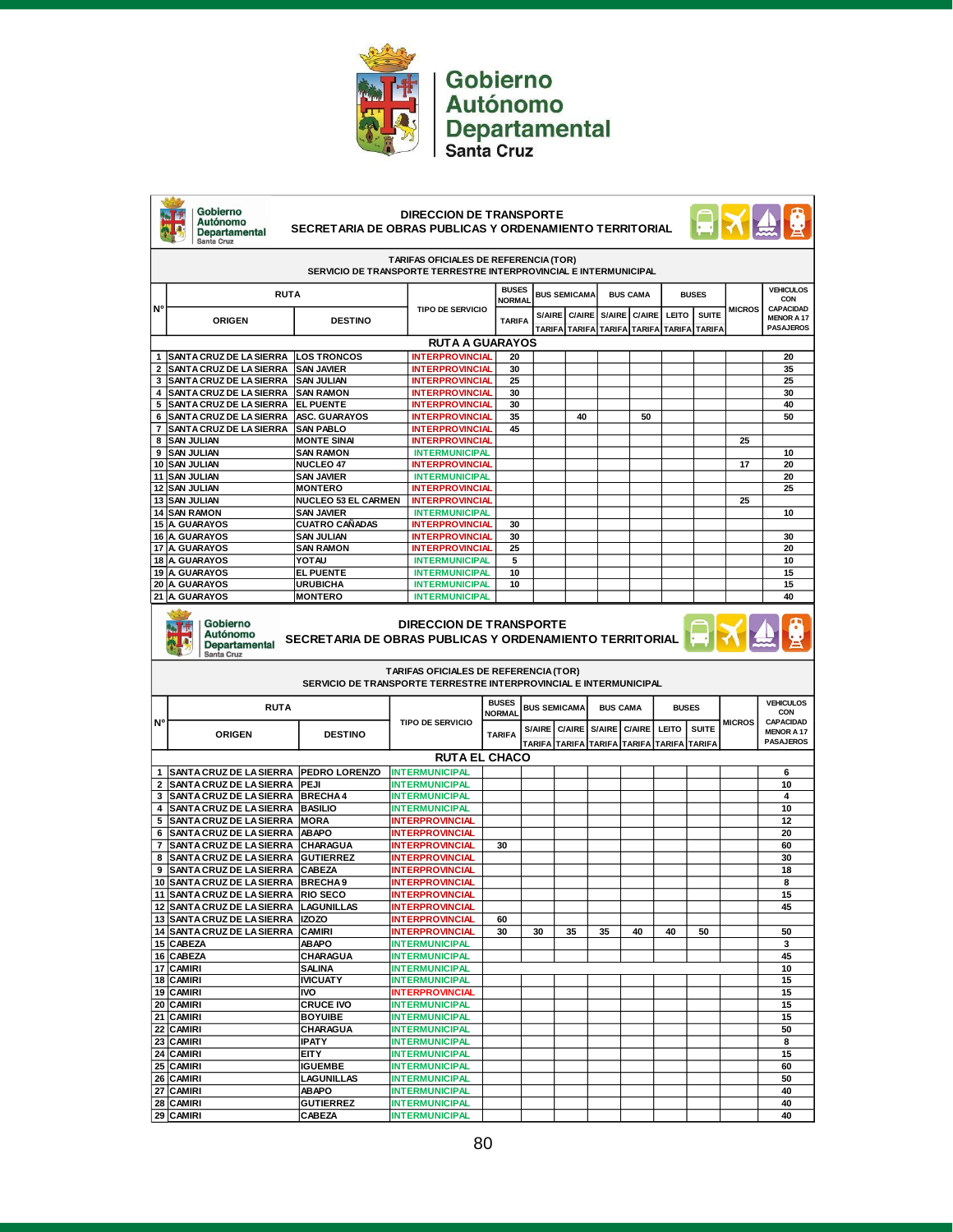



**DIRECCION DE TRANSPORTE SECRETARIA DE OBRAS PUBLICAS Y ORDENAMIENTO TERRITORIAL**



|    | TARIFAS OFICIALES DE REFERENCIA (TOR)<br>SERVICIO DE TRANSPORTE TERRESTRE INTERPROVINCIAL E INTERMUNICIPAL |                          |                             |               |                     |               |                                    |               |               |              |               |                                                          |  |
|----|------------------------------------------------------------------------------------------------------------|--------------------------|-----------------------------|---------------|---------------------|---------------|------------------------------------|---------------|---------------|--------------|---------------|----------------------------------------------------------|--|
|    |                                                                                                            | <b>RUTA</b>              |                             |               | <b>BUS SEMICAMA</b> |               | <b>BUS CAMA</b>                    |               | <b>BUSES</b>  |              |               | <b>VEHICULOS</b><br>CON                                  |  |
| N° | <b>ORIGEN</b>                                                                                              | <b>DESTINO</b>           | <b>TIPO DE SERVICIO</b>     | <b>TARIFA</b> |                     | S/AIRE C/AIRE |                                    | S/AIRE C/AIRE | LEITO         | <b>SUITE</b> | <b>MICROS</b> | <b>CAPACIDAD</b><br><b>MENOR A17</b><br><b>PASAJEROS</b> |  |
|    |                                                                                                            |                          |                             |               |                     |               | TARIFA TARIFA TARIFA TARIFA TARIFA |               | <b>TARIFA</b> |              |               |                                                          |  |
|    |                                                                                                            |                          | <b>RUTA VALLES CRUCENOS</b> |               |                     |               |                                    |               |               |              |               |                                                          |  |
|    | 1 SANTA CRUZ DE LA SIERRA LA GUARDIA                                                                       |                          | <b>INTERMUNICIPAL</b>       |               |                     |               |                                    |               |               |              | 2,5           | 4                                                        |  |
|    | <b>SANTA CRUZ DE LA SIERRA PORONGO</b>                                                                     |                          | <b>INTERMUNICIPAL</b>       |               |                     |               |                                    |               |               |              | 6             | $\overline{7}$                                           |  |
| 3  | <b>SANTA CRUZ DE LA SIERRA LOS CEDROS</b>                                                                  |                          | <b>INTERMUNICIPAL</b>       |               |                     |               |                                    |               |               |              |               | 13                                                       |  |
| 4  | <b>SANTA CRUZ DE LA SIERRA TERREBINTO</b>                                                                  |                          | <b>INTERMUNICIPAL</b>       |               |                     |               |                                    |               |               |              | 10            | 15                                                       |  |
| 5  | SANTA CRUZ DE LA SIERRA LUQUILLA                                                                           |                          | <b>INTERMUNICIPAL</b>       |               |                     |               |                                    |               |               |              | 20            | 25                                                       |  |
| 6  | SANTA CRUZ DE LA SIERRA EL CUCHI                                                                           |                          | <b>INTERMUNICIPAL</b>       |               |                     |               |                                    |               |               |              |               | 15                                                       |  |
| 7  | <b>SANTA CRUZ DE LA SIERRA SAN PEDRO</b>                                                                   |                          | <b>INTERMUNICIPAL</b>       |               |                     |               |                                    |               |               |              | 15            | 20                                                       |  |
| 8  | <b>SANTA CRUZ DE LA SIERRA LOS BATOS</b>                                                                   |                          | <b>INTERMUNICIPAL</b>       |               |                     |               |                                    |               |               |              |               | 4                                                        |  |
| 9  | <b>SANTA CRUZ DE LA SIERRA LAS CRUCES</b>                                                                  |                          | <b>INTERMUNICIPAL</b>       |               |                     |               |                                    |               |               |              |               | 15                                                       |  |
| 10 | SANTA CRUZ DE LA SIERRA TARUMATU                                                                           |                          | <b>INTERMUNICIPAL</b>       |               |                     |               |                                    |               |               |              |               | 10                                                       |  |
|    | 11 SANTA CRUZ DE LA SIERRA EL TORNO                                                                        |                          | <b>INTERMUNICIPAL</b>       |               |                     |               |                                    |               |               |              | 5             | $\overline{7}$                                           |  |
|    | 12 SANTA CRUZ DE LA SIERRA LIMONCITO                                                                       |                          | <b>INTERMUNICIPAL</b>       |               |                     |               |                                    |               |               |              | 5,5           |                                                          |  |
|    | 13 SANTA CRUZ DE LA SIERRA TIQUIPAYAJOROCHITO                                                              |                          | <b>INTERMUNICIPAL</b>       |               |                     |               |                                    |               |               |              | 6             | 8                                                        |  |
|    | 14 SANTA CRUZ DE LA SIERRA TARUMA                                                                          |                          | <b>INTERMUNICIPAL</b>       |               |                     |               |                                    |               |               |              | 6,5           |                                                          |  |
|    | 15 SANTA CRUZ DE LA SIERRA SAN LUIS                                                                        |                          | <b>INTERMUNICIPAL</b>       |               |                     |               |                                    |               |               |              | 7,5           |                                                          |  |
|    | 16 SANTA CRUZ DE LA SIERRA ANGOSTURA                                                                       |                          | <b>INTERMUNICIPAL</b>       |               |                     |               |                                    |               |               |              | 7,5           |                                                          |  |
|    | 17 SANTA CRUZ DE LA SIERRA BERMEJO                                                                         |                          | <b>INTERPROVINCIAL</b>      |               |                     |               |                                    |               |               |              | 10            |                                                          |  |
|    | 18 SANTA CRUZ DE LA SIERRA PAMPAGRANDE                                                                     |                          | <b>INTERPROVINCIAL</b>      | 25            |                     |               |                                    |               |               |              |               | 40                                                       |  |
|    | 19 SANTA CRUZ DE LA SIERRA LOS NEGROS                                                                      |                          | <b>INTERPROVINCIAL</b>      | 25            |                     |               |                                    |               |               |              |               | 40                                                       |  |
|    | 20 SANTA CRUZ DE LA SIERRA MARANA                                                                          |                          | <b>INTERPROVINCIAL</b>      | 20            |                     |               |                                    |               |               |              |               | 30                                                       |  |
|    | 21 SANTA CRUZ DE LA SIERRA SAIPINA                                                                         |                          | INTERPROVINCIAL             | 35            |                     |               |                                    |               |               |              |               |                                                          |  |
|    | 22 SANTA CRUZ DE LA SIERRA TRIGAL                                                                          |                          | <b>INTERPROVINCIAL</b>      | 35            |                     |               |                                    |               |               |              |               | 50                                                       |  |
|    | 23 SANTA CRUZ DE LA SIERRA MATARAL                                                                         |                          | INTERPROVINCIAL             | 25            |                     |               |                                    |               |               |              |               | 40                                                       |  |
|    | 24 SANTA CRUZ DE LA SIERRA COMARAPA                                                                        |                          | <b>INTERPROVINCIAL</b>      | 30            |                     |               |                                    |               |               |              | 30            |                                                          |  |
|    | 25 SANTA CRUZ DE LA SIERRA VALLEGRANDE                                                                     |                          | <b>INTERPROVINCIAL</b>      | 35            |                     | 40            |                                    |               | 60            |              |               | 60                                                       |  |
|    | 26 SANTA CRUZ DE LA SIERRA SAMAIPATA                                                                       |                          | <b>INTERPROVINCIAL</b>      | 20            |                     |               |                                    |               |               |              |               | 30                                                       |  |
|    | 27 SANTA CRUZ DE LA SIERRA POSTERVALLE                                                                     |                          | <b>INTERPROVINCIAL</b>      | 35            |                     |               |                                    |               |               |              |               |                                                          |  |
|    | 28 SANTA CRUZ DE LA SIERRA MORO MORO                                                                       |                          | <b>INTERPROVINCIAL</b>      | 40            |                     |               |                                    |               |               |              |               |                                                          |  |
|    | 29 SANTA CRUZ DE LA SIERRA QUIRUSILLAS                                                                     |                          | <b>INTERPROVINCIAL</b>      | 30            |                     |               |                                    |               |               |              | 30            |                                                          |  |
|    | 30 SANTA CRUZ DE LA SIERRA                                                                                 | <b>HIERBABUENA CIVIL</b> | <b>INTERPROVINCIAL</b>      | 25            |                     |               |                                    |               |               |              |               | 35                                                       |  |
|    | 31 EL TORNO                                                                                                | <b>PORVENIR 85</b>       | <b>INTERPROVINCIAL</b>      |               |                     |               |                                    |               |               |              |               | 15                                                       |  |
|    | 32 ANGOSTURA                                                                                               | <b>BERMEJO</b>           | <b>INTERPROVINCIAL</b>      |               |                     |               |                                    |               |               |              | 3,5           |                                                          |  |
|    | 33 ANGOSTURA                                                                                               | <b>SAN JOSE</b>          | <b>INTERMUNICIPAL</b>       |               |                     |               |                                    |               |               |              | 4,5           |                                                          |  |
|    | 34 ANGOSTURA                                                                                               | <b>LA GUARDIA</b>        | <b>INTERMUNICIPAL</b>       |               |                     |               |                                    |               |               |              | 5             |                                                          |  |
|    | 35 ANGOSTURA                                                                                               | KM 9                     | <b>INTERMUNICIPAL</b>       |               |                     |               |                                    |               |               |              | 6,5           |                                                          |  |
|    | 36 SAMAPATA                                                                                                | <b>MARANA</b>            | <b>INTERMUNICIPAL</b>       |               |                     |               |                                    |               |               |              |               | $\overline{7}$                                           |  |
|    | 37 MARANA                                                                                                  | <b>SAIPINA</b>           | <b>INTERPROVINCIAL</b>      |               |                     |               |                                    |               |               |              |               | 35                                                       |  |
|    | 38 MARANA                                                                                                  | QUIRUSILLAS              | <b>INTERMUNICIPAL</b>       |               |                     |               |                                    |               |               |              |               | 10                                                       |  |
| 39 | VALLEGRANDE                                                                                                | <b>MATARAL</b>           | <b>INTERMUNICIPAL</b>       |               |                     |               |                                    |               |               |              |               | 20                                                       |  |
|    | 40 VALLEGRANDE                                                                                             | <b>LOS NEGROS</b>        | <b>INTERPROVINCIAL</b>      |               |                     |               |                                    |               |               |              |               | 25                                                       |  |
|    | 41 VALLEGRANDE                                                                                             | <b>MARANA</b>            | <b>INTERPROVINCIAL</b>      |               |                     |               |                                    |               |               |              |               | 30                                                       |  |
|    | 42 VALLEGRANDE                                                                                             | <b>SAMAIPATA</b>         | <b>INTERPROVINCIAL</b>      |               |                     |               |                                    |               |               |              |               | 40                                                       |  |
|    | 43 COMARAPA                                                                                                | <b>MARANA</b>            | <b>INTERPROVINCIAL</b>      |               |                     |               |                                    |               |               |              | 20            |                                                          |  |
|    | 44 COMARAPA                                                                                                | <b>SAMAIPATA</b>         | <b>INTERPROVINCIAL</b>      |               |                     |               |                                    |               |               |              | 25            |                                                          |  |
|    | 45 COMARAPA                                                                                                | <b>LOS NEGROS</b>        | <b>INTERPROVINCIAL</b>      |               |                     |               |                                    |               |               |              | 15            |                                                          |  |
|    | <b>46 COMARAPA</b>                                                                                         | <b>MATARAL</b>           | <b>INTERPROVINCIAL</b>      |               |                     |               |                                    |               |               |              | 10            |                                                          |  |
|    |                                                                                                            |                          |                             |               |                     |               |                                    |               |               |              |               |                                                          |  |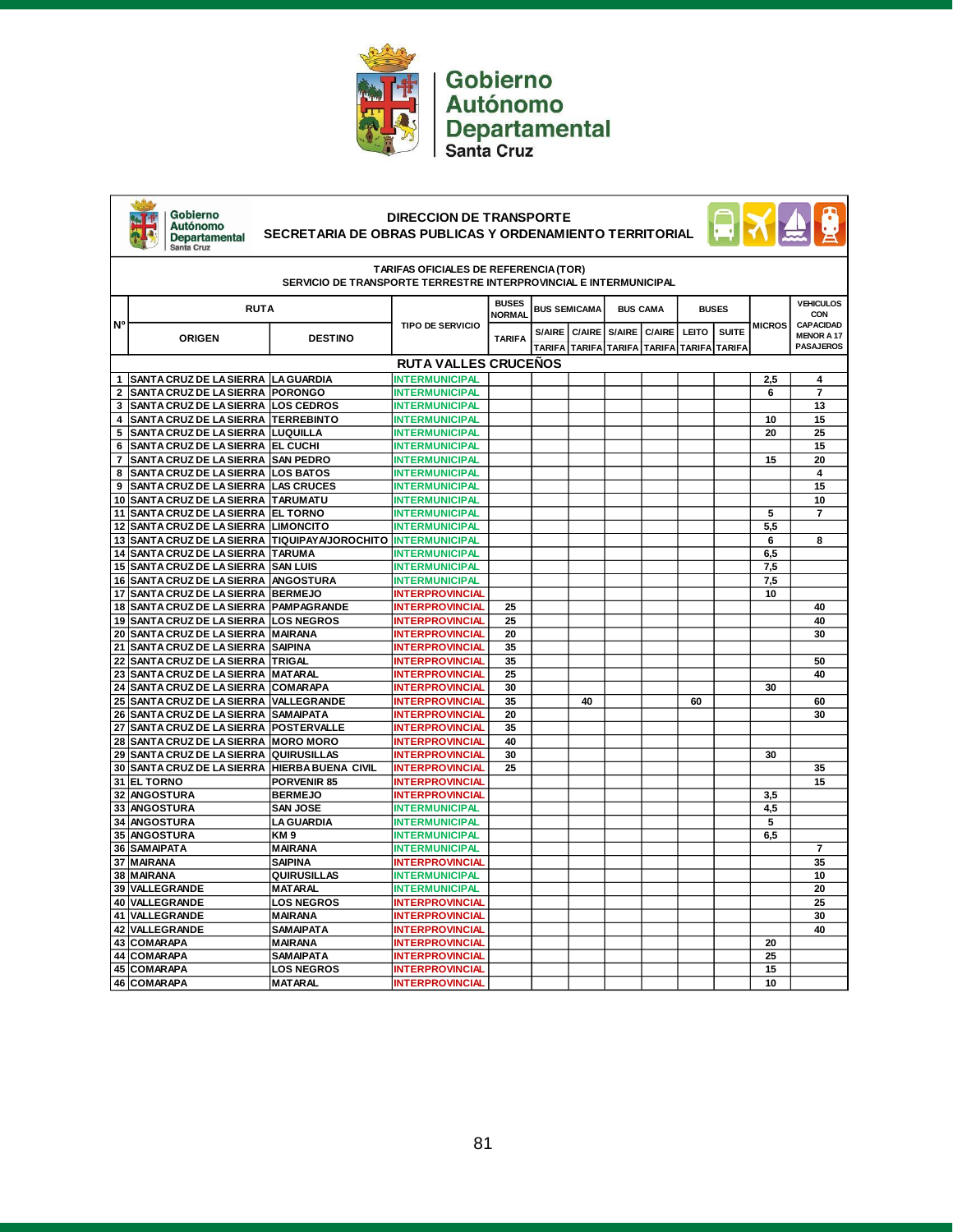